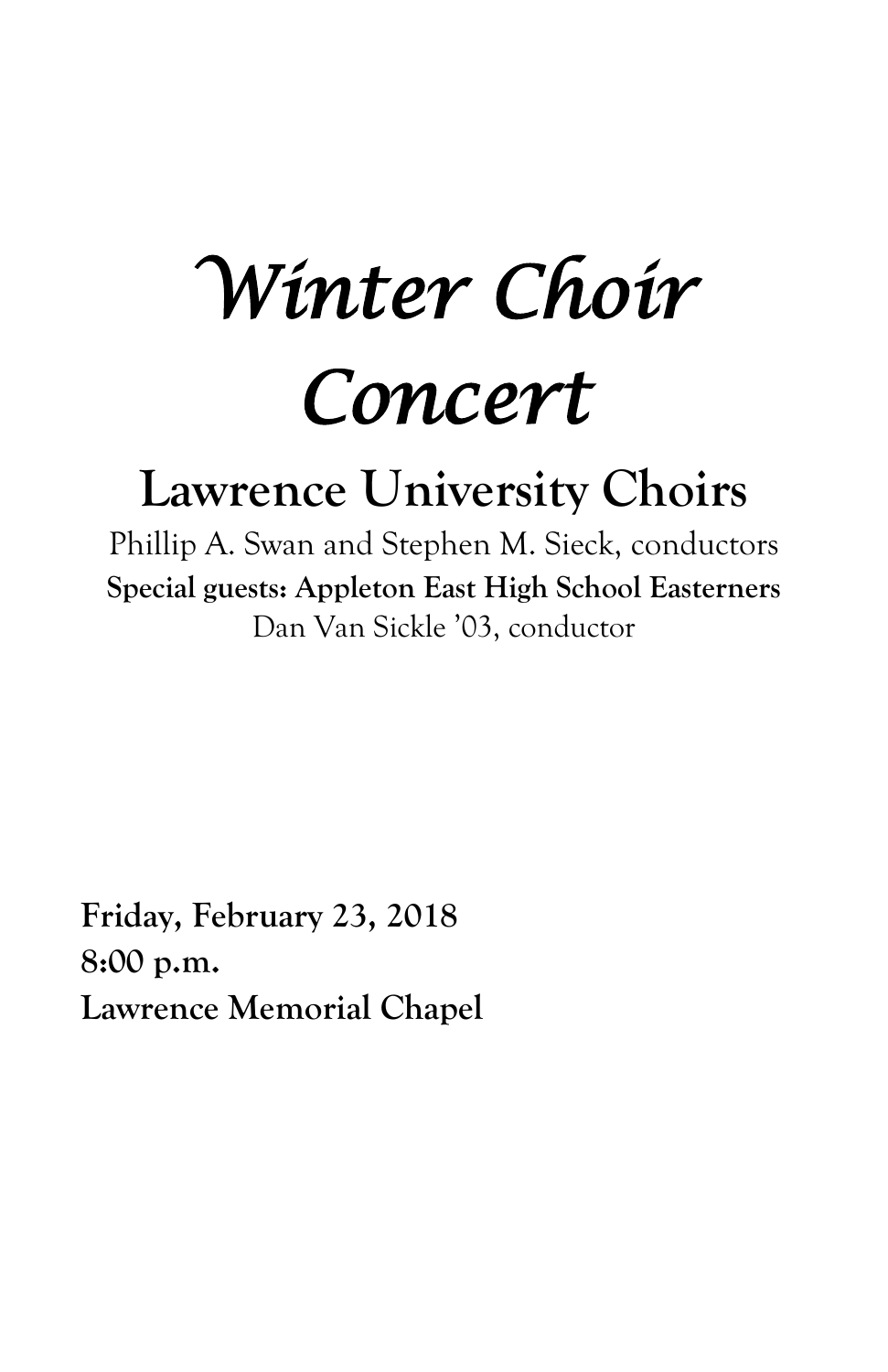## **Viking Chorale Nature as Metaphor**

*O Ignis Spiritus Paracliti* **Algebra** Hildegard of Bingen

(1098-1179)

*Abendlich schon rauscht der Wald* from *Gartenlieder*, op. 3 Fanny Hensel

*The Dark Around Us* from *Great Trees* Gwyneth Walker

(b. 1947)

(1805-1847)

**Viking Chorale and Concert Choir**

*Lumen* Abbie Betinis (b. 1980)

> **Concert Choir Collaborations**

*Spem in Alium* Thomas Tallis

(1505-1585)

*Épithète moussue* Christian Messier '19 (b. 1996)

## **Chamber Ensembles**

*Abendfeier in Venedig* Clara Wieck Schumann from *Drei gemischte Chöre* (1819-1896)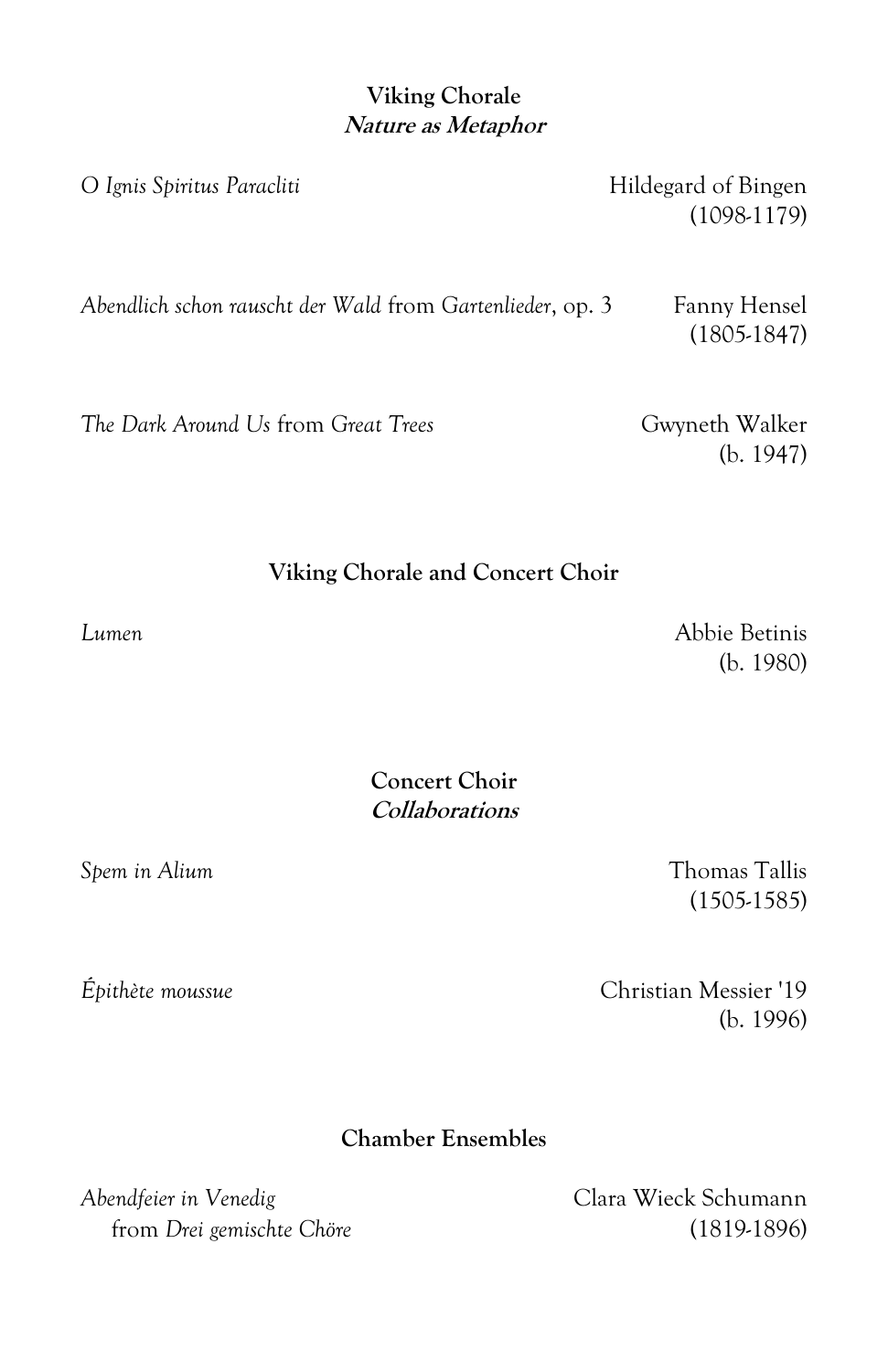Trial Scene Liza Lehmann from *Nonsense Songs from 'Alice in Wonderland'* (1862-1918)

*The Poet's Dream* Asha Srinivasan

**Appleton East High School Easterners**

*Lullaby* Daniel Elder (b. 1986)

**Easterners and Concert Choir**

Let My Love Be Heard **Jake Runestad** 

**Cantala Awe and Wonder** *(Hope, Strength, and Joy)*

*Méditationes Sacrae* Andrej Makor I. Visionem (b. 1987) *Méditations de la Vierge Marie* Marie-Claire Saindon II. Le secret de Dieu (b. 1984) Abigail Keefe, violin 1, Rachael Teller, violin 2, Nathaniel Sattler, viola, David Sieracki, cello *Laudate Dominum* Levente Gyöngyösi

(b. 1980)

(b. 1986)

(b. 1975)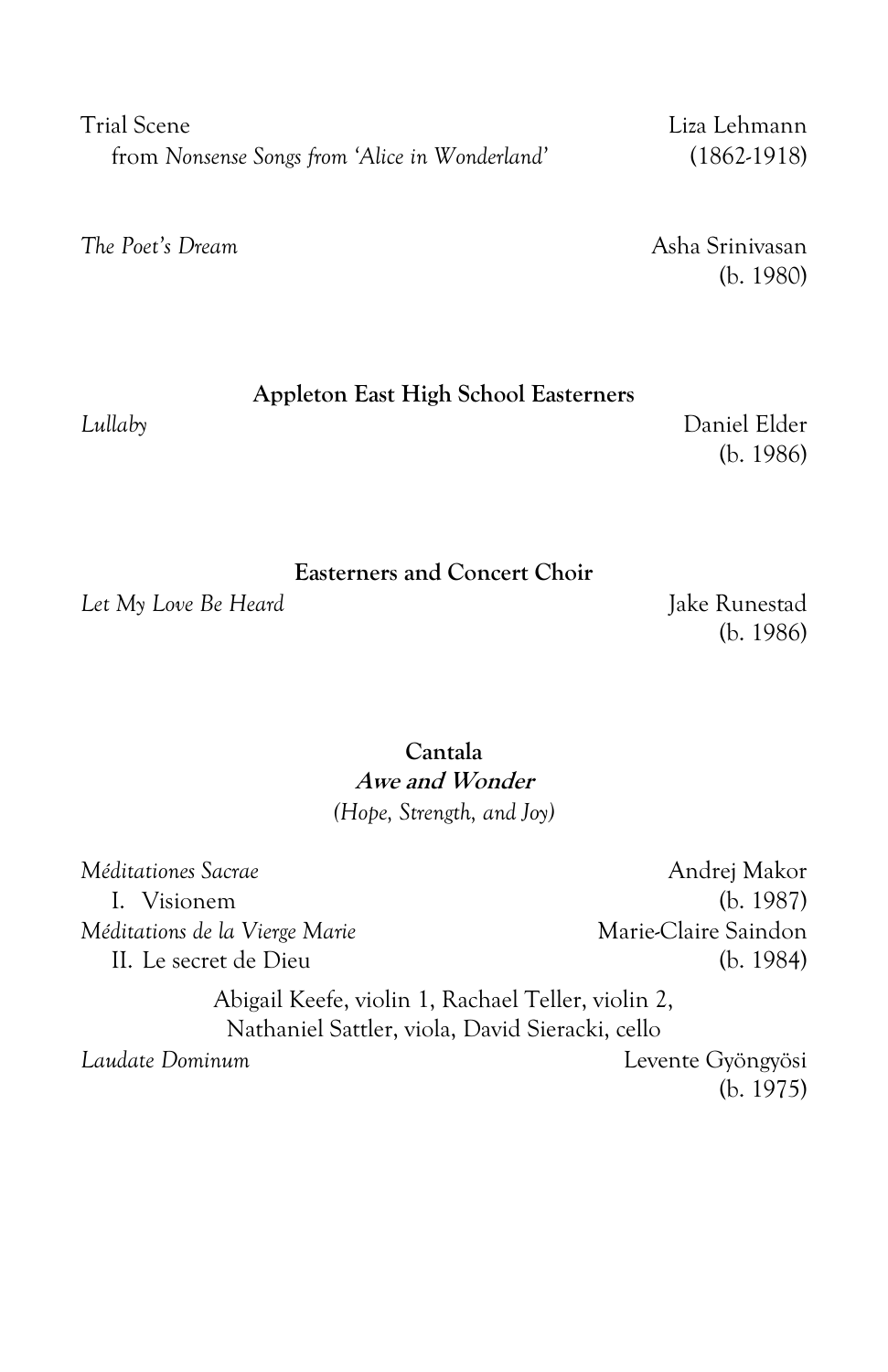*Klangfarben* Andrew Rindfleisch *Moon Goddess* Jocelyn Hagen

II. Die Vogelrufe (b. 1963) (b. 1980)

## Gabrielle Claus and Frances Lewelling, piano Kelci Page, percussion

*Because I am human* Dale Trumbore

(b. 1987)

## Emily Richter and Sarah Scofield, soloists

*Unwritten* Natasha Bedingfield Danielle Brisebrois Wayne Rodrigues arr. Kerry Marsh (b. 1976)

Soloists:

Susie Francy, Caroline Granner, Meghan Burroughs, Bea McManus, Samantha Stone, Maren Dahl, Grace Foster, Erin McCammond-Watts, Anna Mosoriak, Rehanna Rexroat, Marieke de Koker, Allie Horton Gabrielle Claus, piano

*Ta Na Solbici (And So We Dance in Resia)* Samo Vovk

(b. 1989)

U.S. Premiere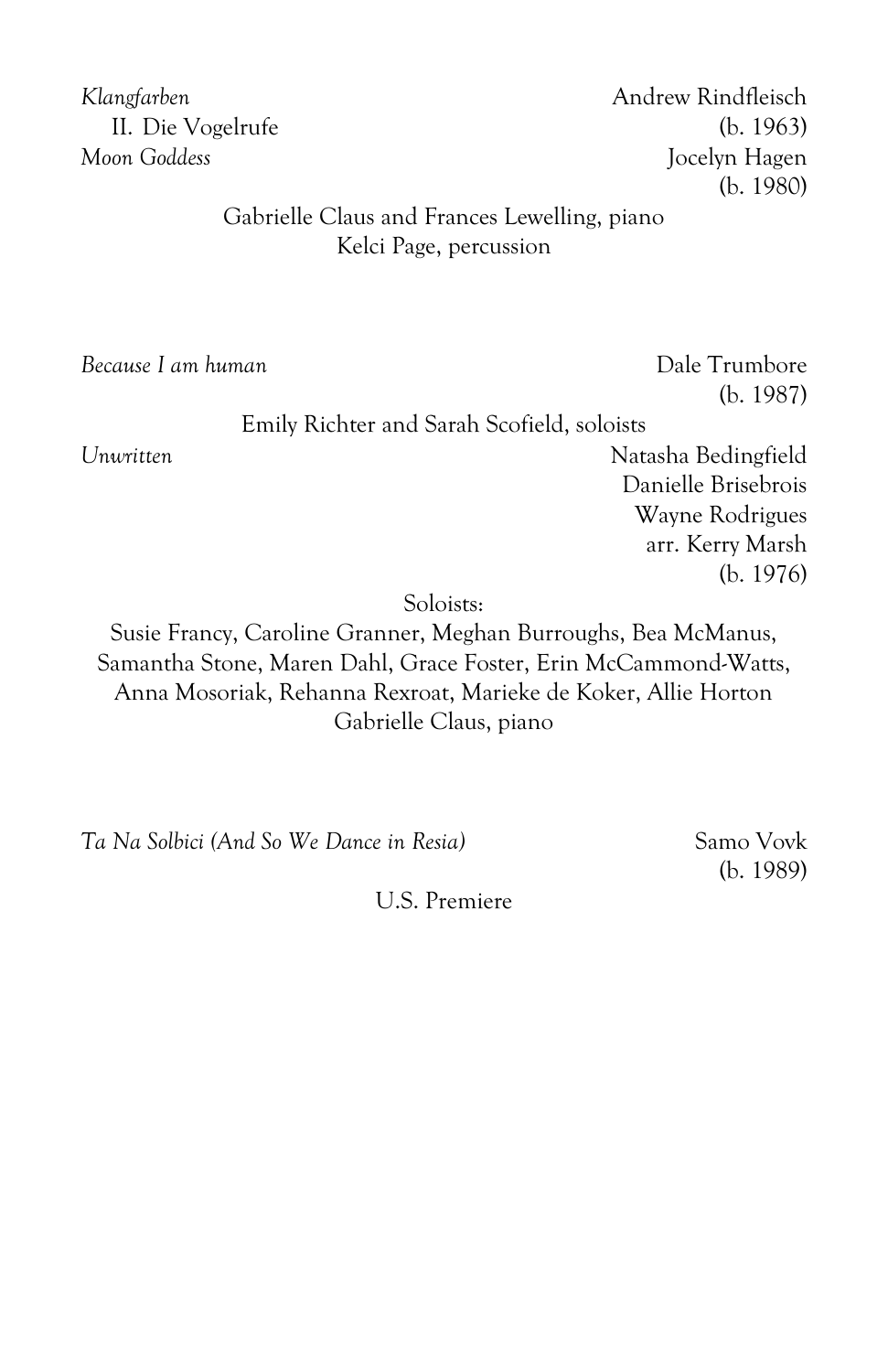## **Notes and Translations**

## **Viking Chorale - Nature as Metaphor**

In this evening's program Viking Chorale explores just a few of the countless musical settings that use natural imagery to impart deeper reflections on the human condition. In addition to exploring different perspectives over the nearly 1000 years separating the first and last song, we have also enjoyed the ensemble challenge of singing a song meant for a small group of singers in a chant (Hildegard), for a small group of friends in a partsong (Hensel), and a song to share with another ensemble (Lumen).

## **O Ignis Spiritus Paracliti**, by Hildegard of Bingen

"O Fire of the Spirit and Defender", Sequence for the Holy Spirit English translation by Nathaniel Campbell

1a. O fire of the Spirit and Defender, the life of every life created: Holy are you—giving life to every form. 1b. Holy are you—anointing the critically broken. Holy are you cleansing the festering wounds. 2a. O breath of holiness, O fire of love, O taste so sweet within the breast, that floods the heart with virtues' fragrant good. 2b. O clearest fountain, in which is seen the mirrored work of God: to gather the estranged and seek again the lost. 3a. O living armor, hope that binds the every limb, O belt of honor: save the blessed. 3b. Guard those enchained in evil's prison, and loose the bonds of those whose saving freedom is the forceful will of God. 4a. O mighty course that runs within and through the all—up in the heights, upon the earth, and in the every depth—you bind and gather all together. 4b. From you the clouds flow forth, the wind takes flight, the stones their moisture hold, the waters rivers spring, and earth viridity exudes. 5a. You are the teacher of the truly learned, whose joy you grant through Wisdom's inspiration. 5b. And so may you be praised, who are the sound of praise, the joy of life, the hope and potent honor, and the giver of the gifts of light.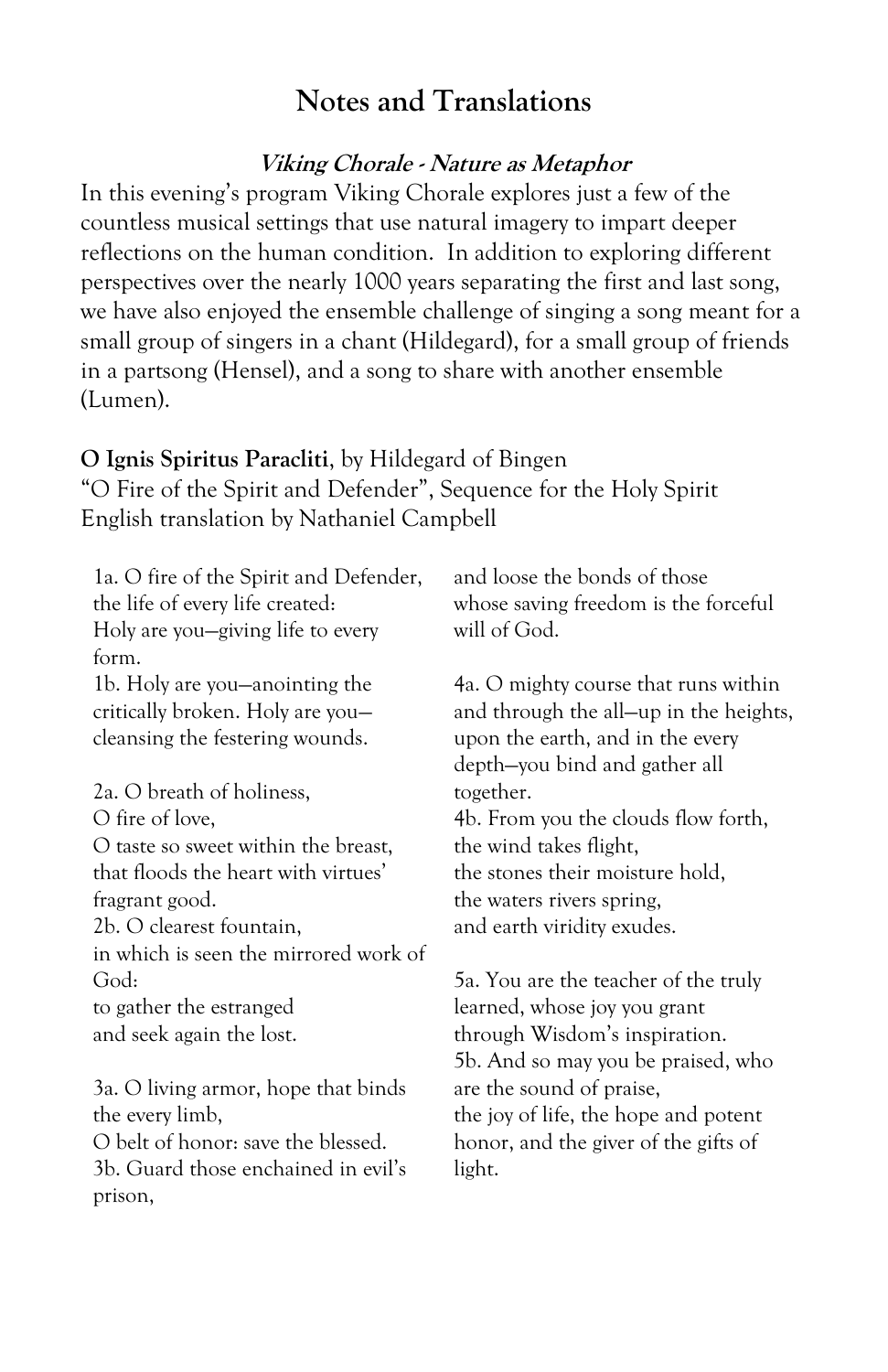Notes from Nathaniel Campbell:

In contrast to Hildegard's Hymn to the Holy Spirit, with its sparse music and taut themes, this sequence bursts into life with overflowing exuberance. At the same time, through Hildegard's unique recasting of the sequence form, in which "she makes each pair [of versicles] melodically similar, at times identical, yet [with] a trace of asymmetry" (Dronke, *Poetic Individuality*, p. 158), it maintains a rhythm both steady and dynamic to express the Holy Spirit's role as root of nature and as anima mundi, "the soul of the world." The poetry adopts the same paradoxical movement that animates some of Hildegard's other pieces for the Spirit, especially the antiphon Spiritus Sanctus Vivificans, which combines the Spirit's eternally rooted stability—the ground of being—with its dynamic activity. As Peter Dronke notes, this musical "pattern of echo and modification" is "beautifully reflected in the thematic development of the poetry: in each pair of versicles, the images and meaning of the second both mirror and carry forward those of the first" (ibid.).

## **Abendlich schon rauscht der Wald**, by Fanny Hensel

From *Gartenlieder,* op. 3 English translation by Jacob Kellner

Evening breezes rustle yet in the wood from the deepest grounds; above the lord will now soon light the stars. How silent in the chasms! Just evening breezes in the wood.

Everything goes to its rest. Wood and world vanish; shuddering, the wanderer listens, yearning for home. Here in the quiet hermitage of the forest, Heart, at last too go to rest.

Conductor's Note: Viking Chorale has explored these particularly Romantic ideas of the wanderer, never at rest, and of the woods as both a place of mystical darkness and 'quiet hermitage'. Listen for Hensel's use of the interval of a descending half-step, which has musical associations with longing.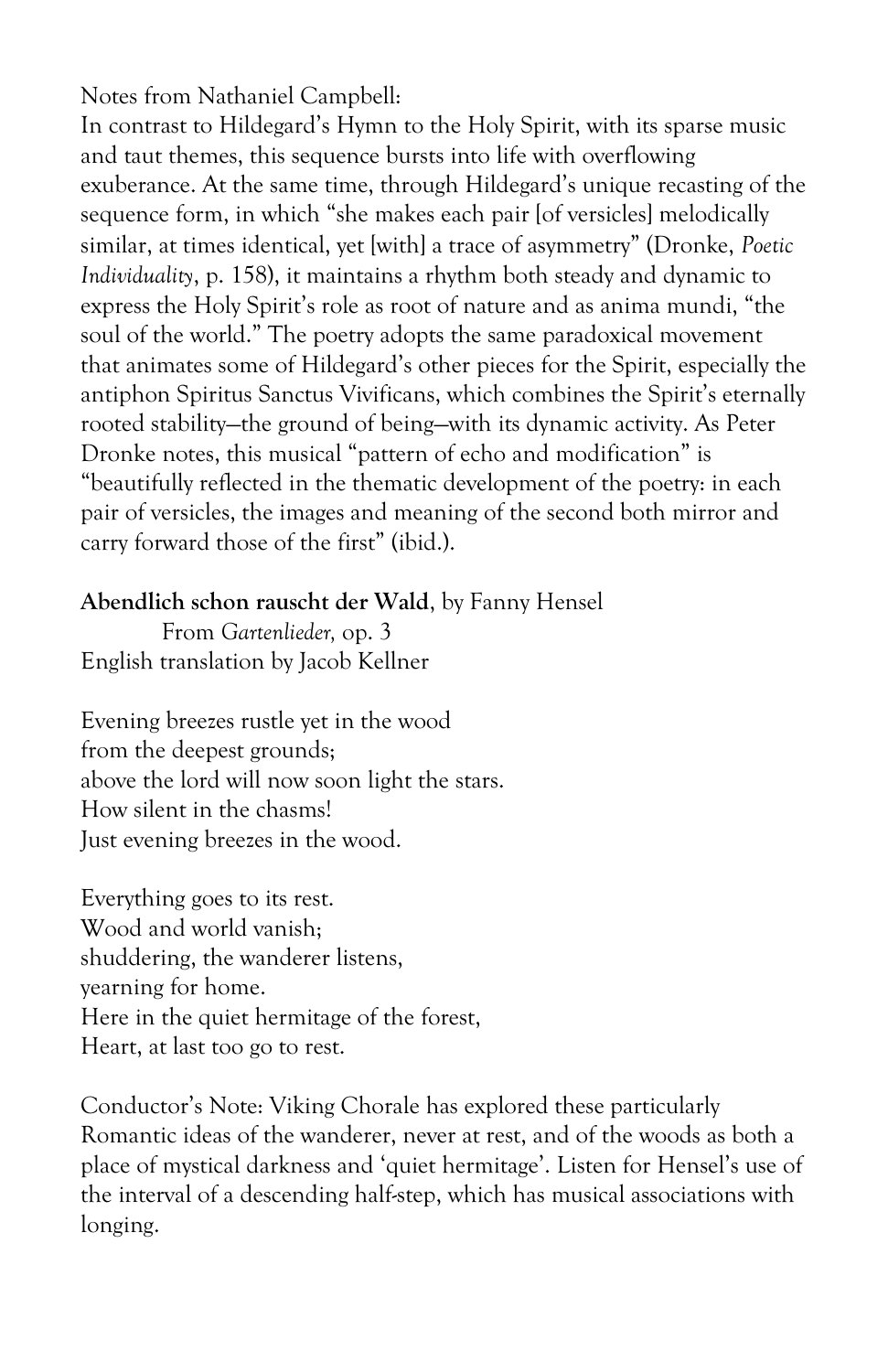## **The Dark Around Us**, by Wendell Berry

Notes by the Composer:

*The Great Trees* are musical settings of poetry by Wendell Berry (b. 1934). The poetry and music focus on the beauty and spirituality of nature -- trees, birds, still water -- "one household, high and low."... *The Great Trees* is an expression of ecstatic reverence for the spiritual presence in nature.

## **Viking Chorale with Concert Choir**

**Lumen**, Unknown

English translation: Receive the light and pass it on. I give that you may give.

Composer's Note: These two Latin aphorisms are of unknown date and origin, but since the first (*Lumen accipe et imperti*) is a motto for many schools around the world, I thought it would be fun to make the music sound like one part is "teaching" the next by using musical imitation, or echo. I imagine the light growing stronger each time it passes from singer to singer, so I started with small intervals and gradually expanded them into larger leaps and longer scales.

## **Concert Choir – Collaborations**

In a pre-professional conservatory program like Lawrence, we as faculty do not know which direction our future singers' paths will go, but we do know that their music-making will surely be collaborative. Whether they become recital artists who develop a sixth sense with their collaborative pianists, or opera or musical theatre performers whose characters and voices are inextricably woven together in musical drama, or professional choral singers who work in groups of four to 140, we know that they will need to be able to convert their many skills toward the broader goal of making music with others. This evening's program pushes Concert Choir in every possible direction, from music where every singer has their own part, to small ensembles from within the choir, to music for double-choir in collaboration with the composer, to music shared with another ensemble.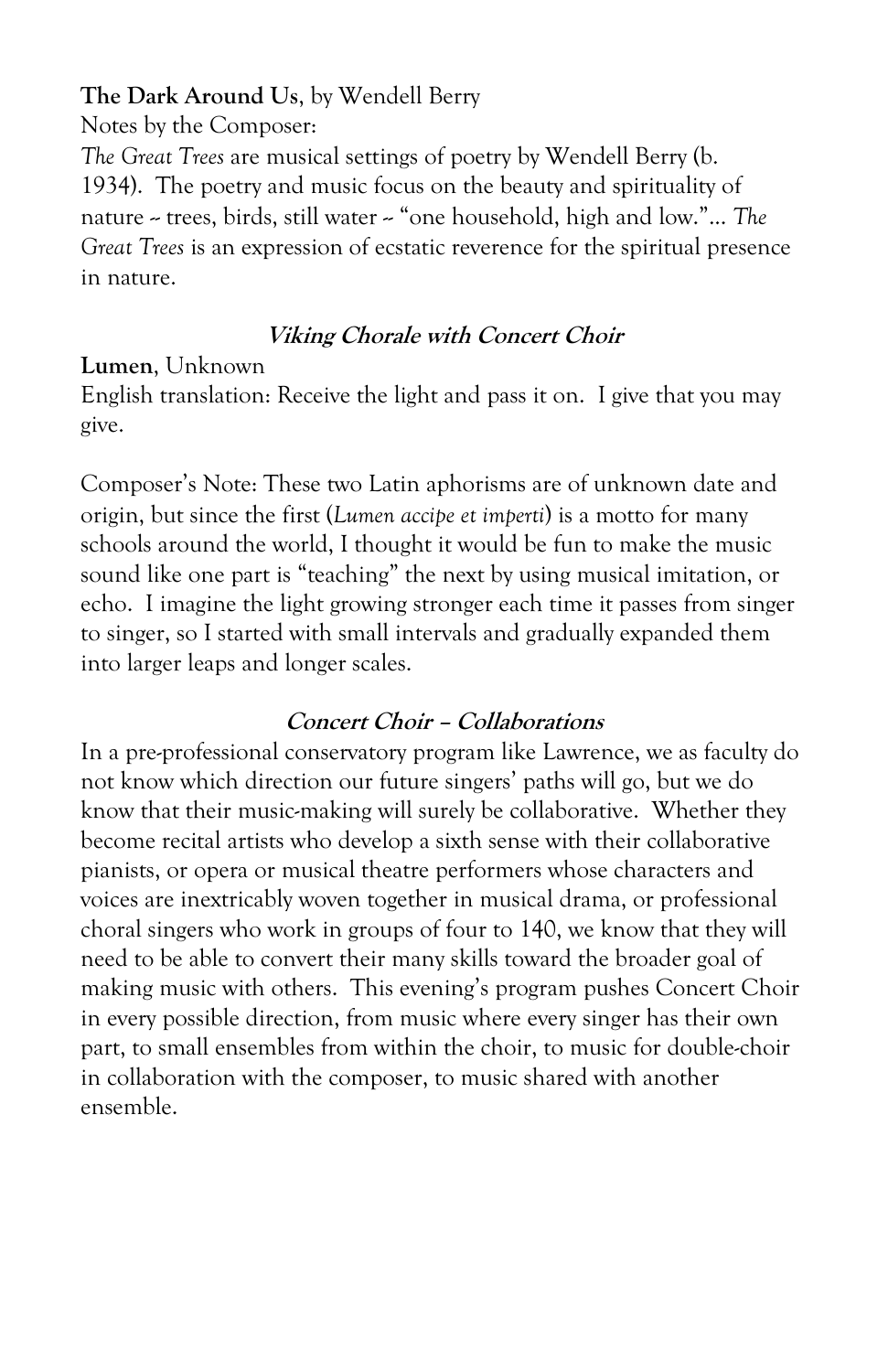## **Spem in Alium**, by Thomas Tallis **(**Latin Mass)

I have never put my hope in any other but in You, God of Israel, who will be angry and yet become again gracious, and who forgives all the sins of humanity in suffering. Lord God, Creator of heaven and earth, look upon our lowliness.

This work is like no other that audiences hear or choirs perform. Tallis was likely inspired by a mass for at least 30 voices by the Italian composer Alessandro Striggio (in c. 1567). Tallis scores this work for eight choirs of five voices each–yes, that means 40 separate parts!–to be spread out around the church so that the music soars around and across the space (it was originally performed in the octagonally-shaped Nonsuch Palace). Tallis identified privately as Catholic, but had to conform to the English reformation standards of Henry VIII, and thus kept his faith secret while he rose to the top of the English kingdom as a composer and publisher of music.

## **Épithète moussue,** by Christian Messier (LU '19)

Translation by the composer: He sleeps. Though life for him was strange, He lived. He died when he no longer had his angel; It happened simply of itself, As night falls when day fades away.

## Composer's Notes:

This poem appears at the very end of Victor Hugo's *Les misérables*. After the death of Jean Valjean, the narrator describes a grave tucked away in an empty section of the Cimitière du Père-Lachaise, in Paris. In stark contrast to the tumultuous life that the character of Valjean lived, Hugo pens a poem that inspires visceral peace in its apparent simplicity and graceful ambiguity in language. This poem often appears untranslated in translated editions of the text, as the original French is written in such a way that it evades accurate translation. Through crepuscular reference and midline full stops, Hugo invites the reader to ponder the text, an action I have tried to further in my music.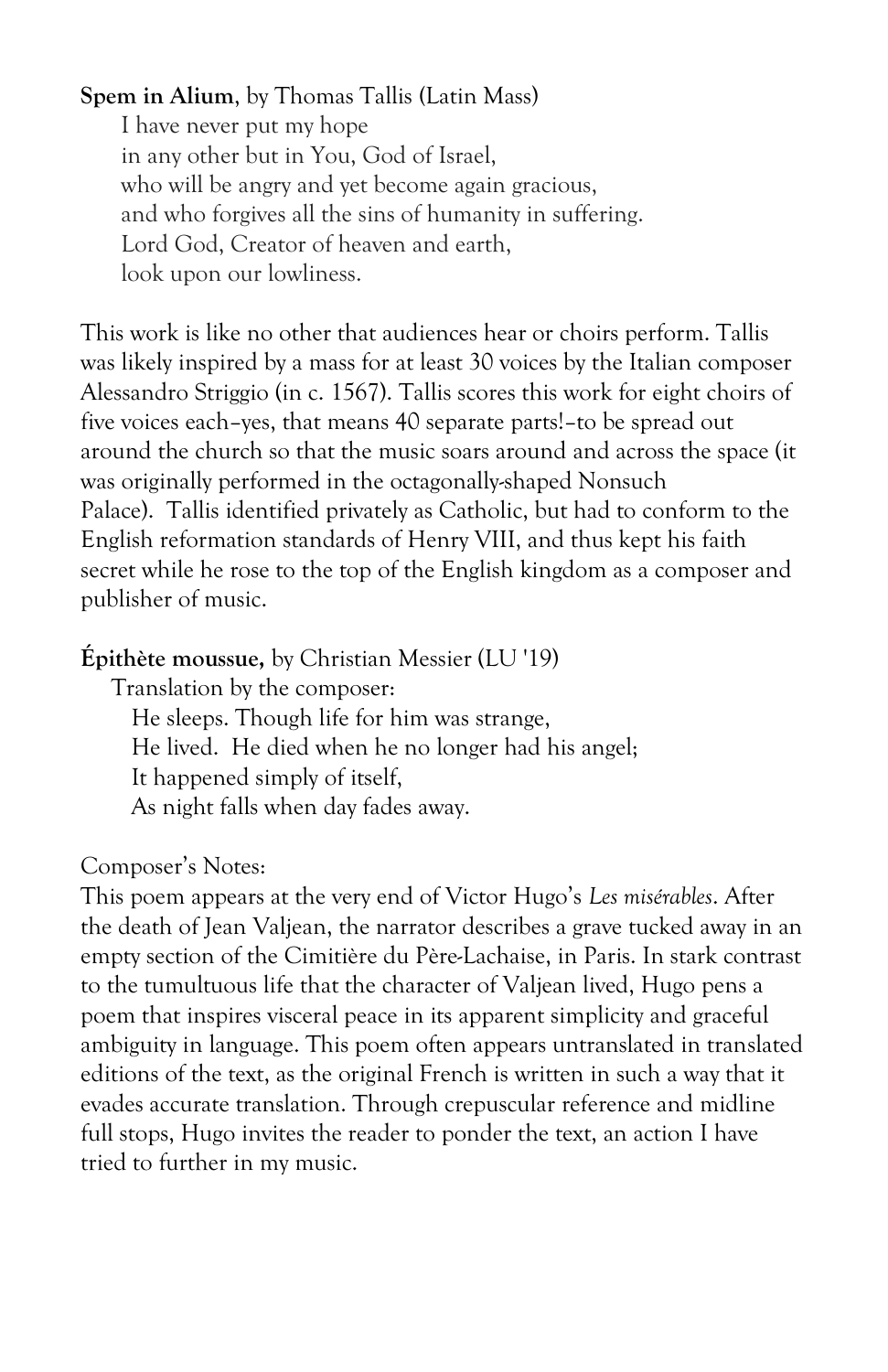**Abendfeier in Venedig,** by Clara Wieck Schumann From *Drei gemischte Chöre* Poem by Emanuel von Geibel, (1815-1884)

| English Translation:                |                                        |
|-------------------------------------|----------------------------------------|
| Ave Maria! Sea and heaven are       | Of the blessed spirits waft solemnly   |
| resting,                            | down toward earth.                     |
| From every tower echoes the sound   | Oh holy devotion, which marvelously    |
| of bells,                           | penetrates                             |
| Ave Maria! Leave off your earthly   | Every heart with a quiet shiver!       |
| endeavors,                          | Oh holy faith that soars toward heaven |
| Pray to the Virgin, to the Virgin's | On the white wings of prayer!          |
| son,                                | There pain dissolves into mild tears,  |
| The hosts of Heaven themselves are  | While the rejoicing of happiness rings |
| now kneeling                        | out more gently.                       |
| With staves of lilies before the    | Ave Maria! When the bell sounds,       |
| Father's throne,                    | Earth and heaven smile, reconciled.    |
| And through the rosy clouds the     |                                        |
| songs                               |                                        |

Conductor's Note: This lovely motet comes from a set of three choruses by Clara Wieck Schumann in 1848. After Johann Goethe published *Italian Journey* in 1816 chronicling his visit through Sicily and southern Italy, German-speaking artists developed a deep interest in Italian culture, which we see in musical settings of, for example, Goethe's "Kennst du das Land? Wo die Citronen blühn?" ("Do you know the land where lemons blossom?"). Clara Schumann sometimes evokes the "old style" of Renaissance part-writing in setting this poem, a text which one might say puts Venice in a time-capsule – faithful worshippers, cathedrals, seabreezes, et al.

#### **Trial Scene**, by Liza Lehmann

From *Nonsense Songs from 'Alice in Wonderland'*

Conductor's Note: Lehmann sets nine moments from *Alice in Wonderland* in this larger set of songs, usually for soloists or duets, and leaves this extraordinary scene at the very end of the book for the choir as the penultimate movement. Her writing nimbly moves between Victorian madrigal to *Opera Seria* recitative and back. As Alice quite literally outgrows this nonsensical trial, the chorus rejoices in their verdict.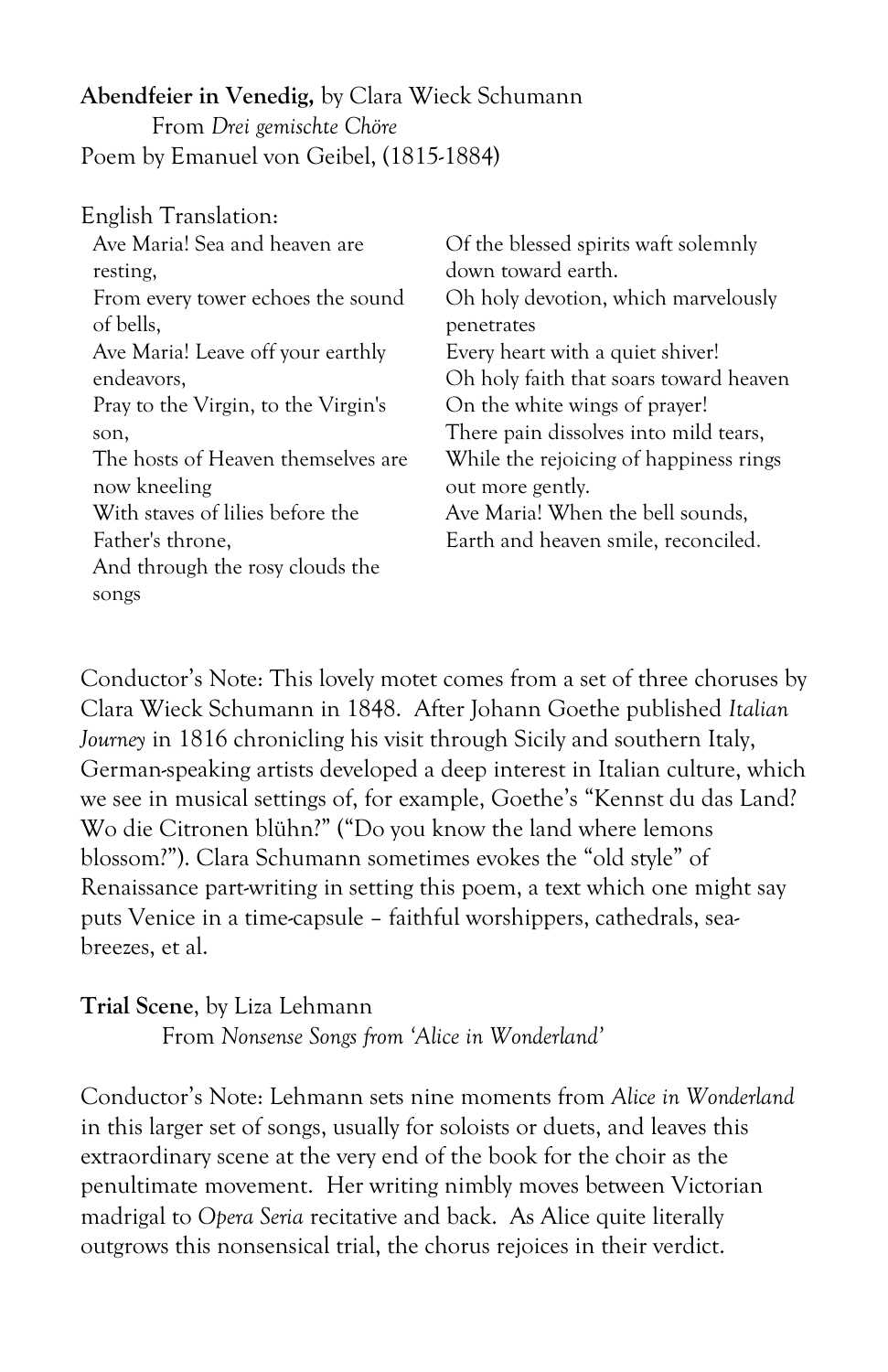**The Poet's Dream**, by Asha Srinivasan Poem by Percy Bysse Shelley (1792-1822) On a poet's lips I slept Dreaming like a love-adept In the sound his breathing kept; Nor seeks nor finds he mortal blisses, But feeds on the aerial kisses Of shapes that haunt thought's wildernesses. He will watch from dawn to gloom The lake-reflected sun illume The yellow bees in the ivy-bloom, Nor heed nor see what things they be; But from these create he can Forms more real than living man, Nurslings of immortality! One of these awakened me, And I sped to succor thee.

Composer's Notes: **The Poet's Dream** was commissioned by the Arundel Mills High School Chamber Singers. It was premiered at Arundel Mills High School (Maryland) on April 30, 2008 and performed again by Lawrence University Hybrid Ensemble on June 1, 2009. Mary Shelley's *Frankenstein* has ever been a favorite of mine and I was pleasantly surprised when I discovered this wondrous poem about poetry from a poem's perspective and about the impact of artistic creation on humanity, written by Mary Shelley's husband. I am incredibly thankful to Stephen Sieck and the singers for their efforts in bringing this piece back to sonic life.

## **Lullaby**, by Daniel Elder

Poem by the composer:

Lullaby, sing lullaby, the day is far behind you.

The moon sits high atop the sky, now let sweet slumber find you. Away,

The day is done, and gone the sun that lit the world so brightly.

The earth's aglow with speckled show of twinkling stars so sprightly. Away,

Where the sunlight is beaming through a deep, cloudless blue, and the treetops are gleaming with a fresh morning dew.

Where the mountains are shining at the meadows below,

in a brilliant white lining of a new-fallen snow.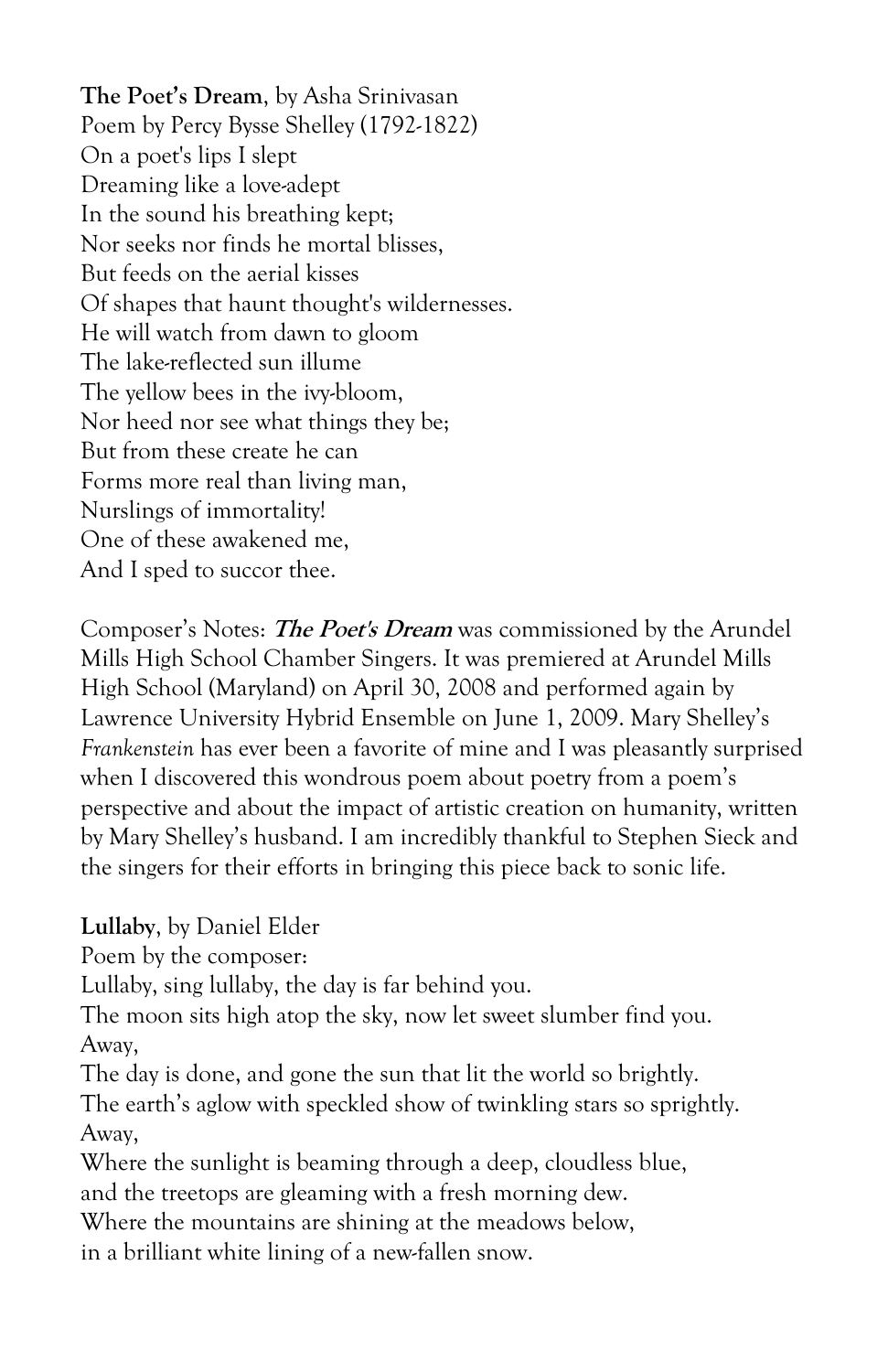Close your eyes, breathe in the night; a softer bed I'll make you. The trial is done, all danger gone; now let far dreaming take you. Away, Where the ocean is lapping at a soft, pearly shore,

and the swaying palms napping as their swinging fronds soar.

Now the dark night approaches, yet so soft and so mild.

Lullaby, sing lullaby; Sleep now, my child.

Composer's Note: No. 3 of "Three Nocturnes," Lullaby serves as a simple and beautiful song of reassurance, as a mother may sing to her child to stave off a fear of the darkness and solitude of night. The beauty of this text lies in its dual nature, as it also serves to comfort those who grieve over loss.

## **Let My Love be Heard,** by Alfred Noyes

Angels, where you soar Up to God's own light, Take my own lost bird On your hearts tonight; And as grief once more Mounts to heaven and sings, Let my love be heard Whispering in your wings.

Composer's Notes: Though originally written for Choral Arts Northwest, this work has taken on a new life in light of the atrocities in Paris and Beirut. Jonathan Talberg, the conductor of the choir at Cal State Long Beach, led his singers in a performance during the memorial vigil for Nohemi Gonzalez, a Long Beach student who was killed in the Paris attacks. The day after the vigil, the choir was supposed to begin rehearsing holiday music; however, Jonathan felt that was not appropriate and wanted time for the singers to grieve this loss. So, at the beginning of rehearsal, he passed out a brand new piece of music (Let My Love Be Heard), rehearsed it, and then recorded it. It was posted on SoundCloud and shared in memory of Nohemi and as a plea for peace. Their musical offering is a powerful outpouring of grief but also a glimmer of light. I am honored that this piece, "Let My Love Be Heard," has helped to provide hope in the darkness of our world.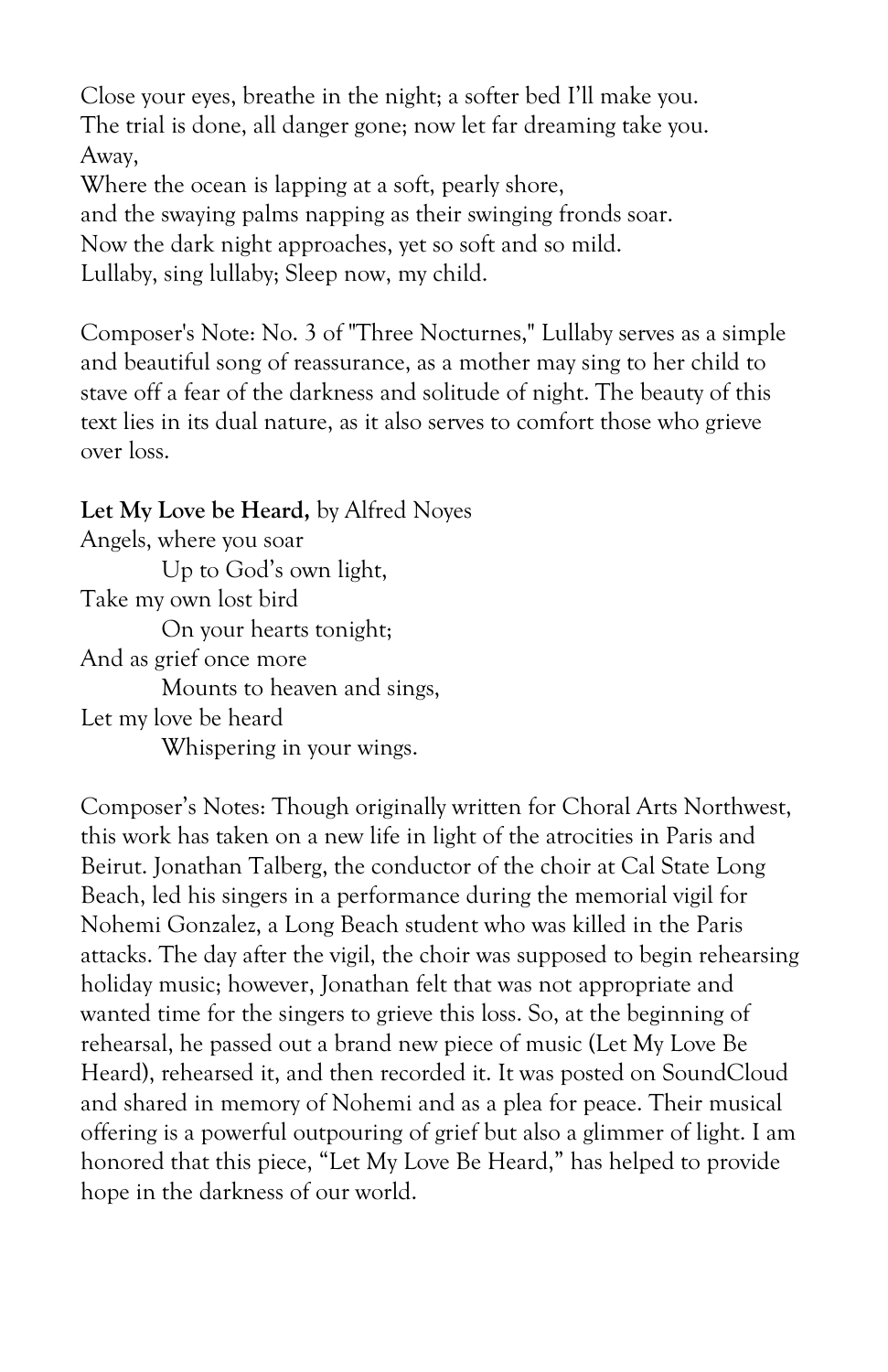**Cantala – Awe and Wonder** *(Hope, Strength, and Joy)* **Visionem** (Matthew 17:9b) **-** Communion hymn for the 2nd Sunday of Lent

Visionem quam vidistis, nemini dixeritis,Tell the vision to no man, donec a mortuis resurgat till the Son of man Filius hominis be risen from the dead.

## **Le secret de Dieu,** by Hélène Harbec

Méditations de la Vierge Marie, originally written for a Christmas concert which focused on the Virgin Mary, is a triptych portraying different thought processes that one could imagine the Holy Mother going through once she's learned of her new saintly role. Originally set for women's voices and a string quartet, the songs are simple, yet evocative. The second movement, Le secret de Dieu (text by Hélène Harbec), is a little more introspective in nature. Whispering voices open the movement, setting the mood for the first statement "Si je parvenais à connaître [...] le secret de Dieu, je n'en soufflerais mot par simple humilité" ("Even if I were to understand […] the secret of God, I would not breathe a word out of humility"). However, she catches herself, and decides these are not the right thoughts to have. And so she begins again: "Si je parvenais à connaître [...] le secret de Dieu, je dirais tout par amour" ("If I were to understand […] the secret of God, I would tell everything out of love"). The music reflects both statements: the first, introspective, humble, quite hidden – the second, the orchestration opens up to reflect the sharing of the secret to all, for the sake of love.

| Même si je parvenais à connaitre une    | Even if I came to understand the      |
|-----------------------------------------|---------------------------------------|
| Infinitésimale partie du secret de Dieu | tiniest fraction of the secret of God |
| Je n'en soufflerais mot                 | I would not breathe a word            |
| Par simple humilité                     | Out of sheer humility                 |
| Tu te trompes                           | You're wrong                          |
| Orgueilleuse                            | You're arrogant                       |
| Réfléchis                               | Reflect a moment                      |

Recommence Si je parvenais à connaitre une Infinitésimale partie du secret de Dieu Je dirais tout

Par amour

Reflect a moment Start over

If I came to know even the tiniest fraction of the secret of God I would tell everything Out of love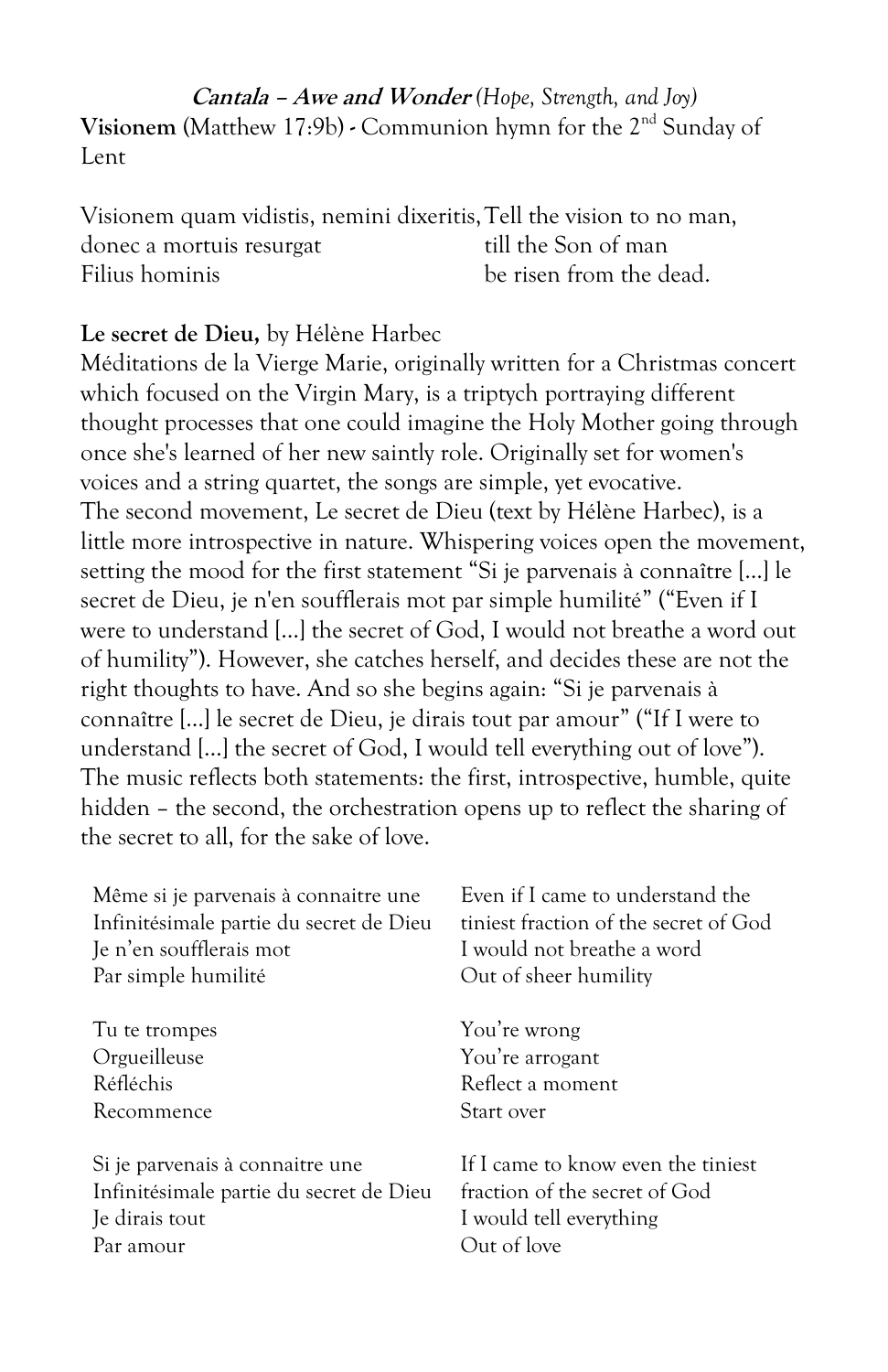## **Laudate Dominum** - Psalm 148

Laudate Dominum de caelis, laudate eum in excelsis. Laudate eum, omnes angeli eius, laudate eum, omnes virtutes eius. Laudate eum, sol et luna, laudate eum, omnes stellae lucentes. Alleluia!

Praise the Lord from the heavens; praise him in the heights above. Praise him, all his angels; praise him, all his heavenly hosts. Praise him, sun and moon; praise him, all you shining stars. Alleluia!

#### **Die Vogelrufe (The Birdcalls),** by Rainer Maria Rilke

| Die Vogelrufe fangen an zu rühmen.   | The birdcalls begin their praise.        |
|--------------------------------------|------------------------------------------|
| Und sind im Recht. Wir hören lange   | And it's their right. We listen closely. |
| hin.                                 |                                          |
| (Wir hinter Masken, ach, und in      | (We behind masks, in costumes!)          |
| Kostümen!)                           |                                          |
| Was rufen sie? Ein wenig Eigensinn,  | What do they call? A little willfulness, |
| ein wenig Wehmut und sehr viel       | a little sadness, and such huge          |
| Versprechen,                         | promise,                                 |
| das an der halbverschlossnen Zukunft | Sawing away at the half-locked future.   |
| feilt.                               |                                          |
| Und zwischendurch in unserm          | And in between, healing in our           |
| Horchen heilt                        | hearing,                                 |
| das schöne Schweigen, das sie        | the beautiful silence that they break.   |
| brechen.                             |                                          |

## **Moon Goddess,** by Enheduanna

Enheduanna (born ca. 2300 B.C.) was a moon priestess, the daughter of King Sargon of Agade, who reigned over the world's first empire, extending from the Mediterranean to Persia. Sargon is the first important leader to emerge from the half-light of prehistory into the full light of a written record. His daughter, Enheduanna, is the first writer, male or female, in history whose name and work have been preserved. Her personal history survives in highly politicized poems, which in their cosmic vision and ethical outrage recall Isaiah. In her poems to the Sumerian goddess of love, Inanna, she speaks to a deity who has descended to earth as an ally, as a friend to help her in her need. In the poems' sensuality, surprising metaphors, and intimacy, they recall Sappho's poems to her ally Aphrodite.

– A Book of Women Poets, from Antiquity to Now, ed. Aliki and Willis Barnstone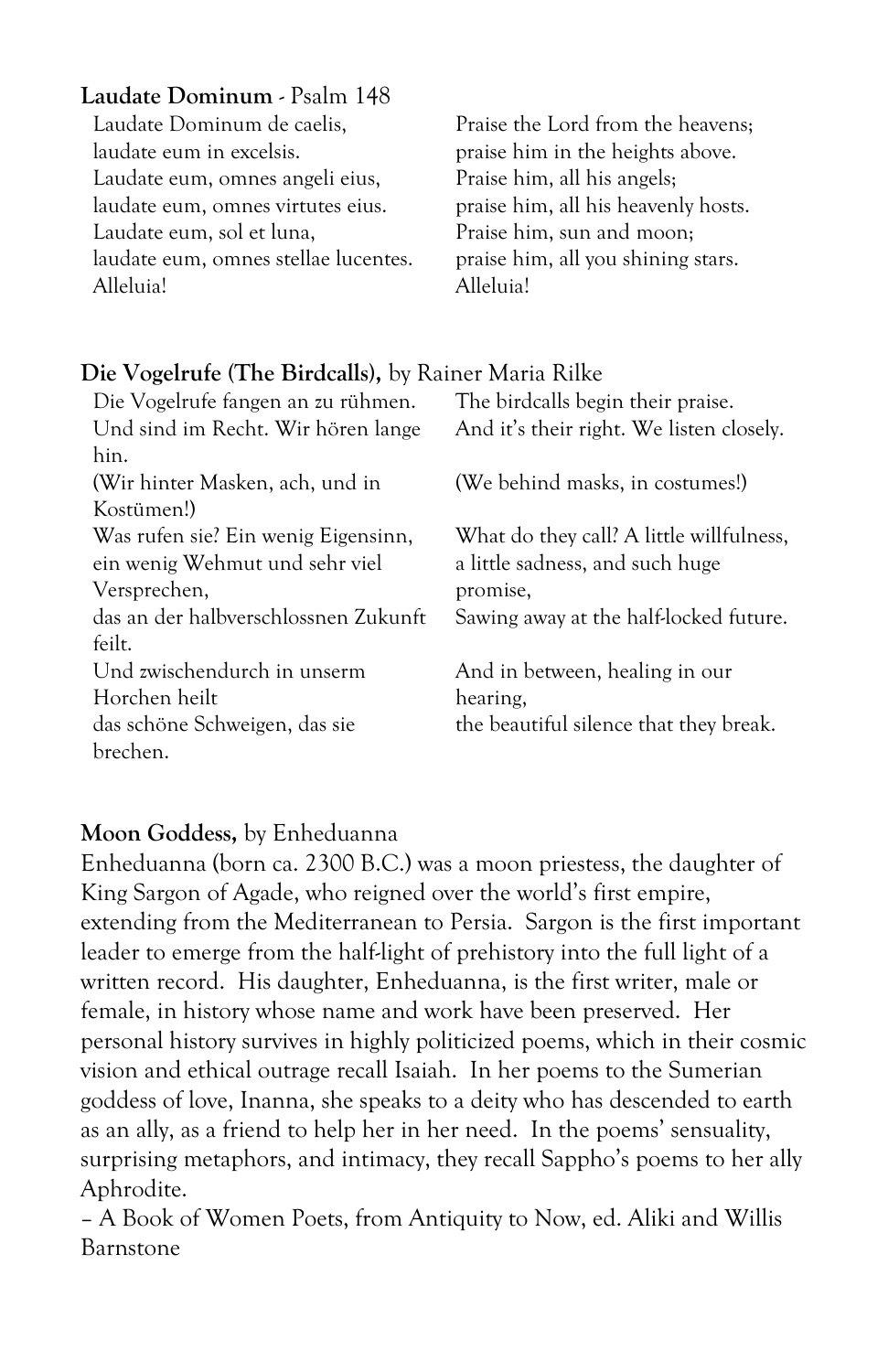O my lady, on hearing your sound, hills and flatlands bow. O my lady, guardian of all the great essences, you have picked them up and hung them on your hand. You are lofty like Heaven. Let the world know! You are wide like the earth. Let the world know! You strike everything down in battle. O my lady, on your wings you hack away the land and charge disguised as a charging storm, roar as a roaring storm, thunder and keep thundering, and snort with evil winds. O primary one, moon goddess Inanna of heaven and earth! On your harp of sighs I hear your dirge. O my lady, this song has made you great and exalted you. O my lady, wife of An, I have told your fury!

#### **Because I am human**, by Dale Trumbore

Because I am a woman I am asked to define what that means, what it means to be a woman.

Because I am human, I can only define what it means to be me.

**Unwritten,** by Natasha Bedingfield, Danielle Brisebrois, and Wayne Rodrigues I am unwritten, can't read my mind, I'm undefined I'm just beginning, the pen's in my hand, ending unplanned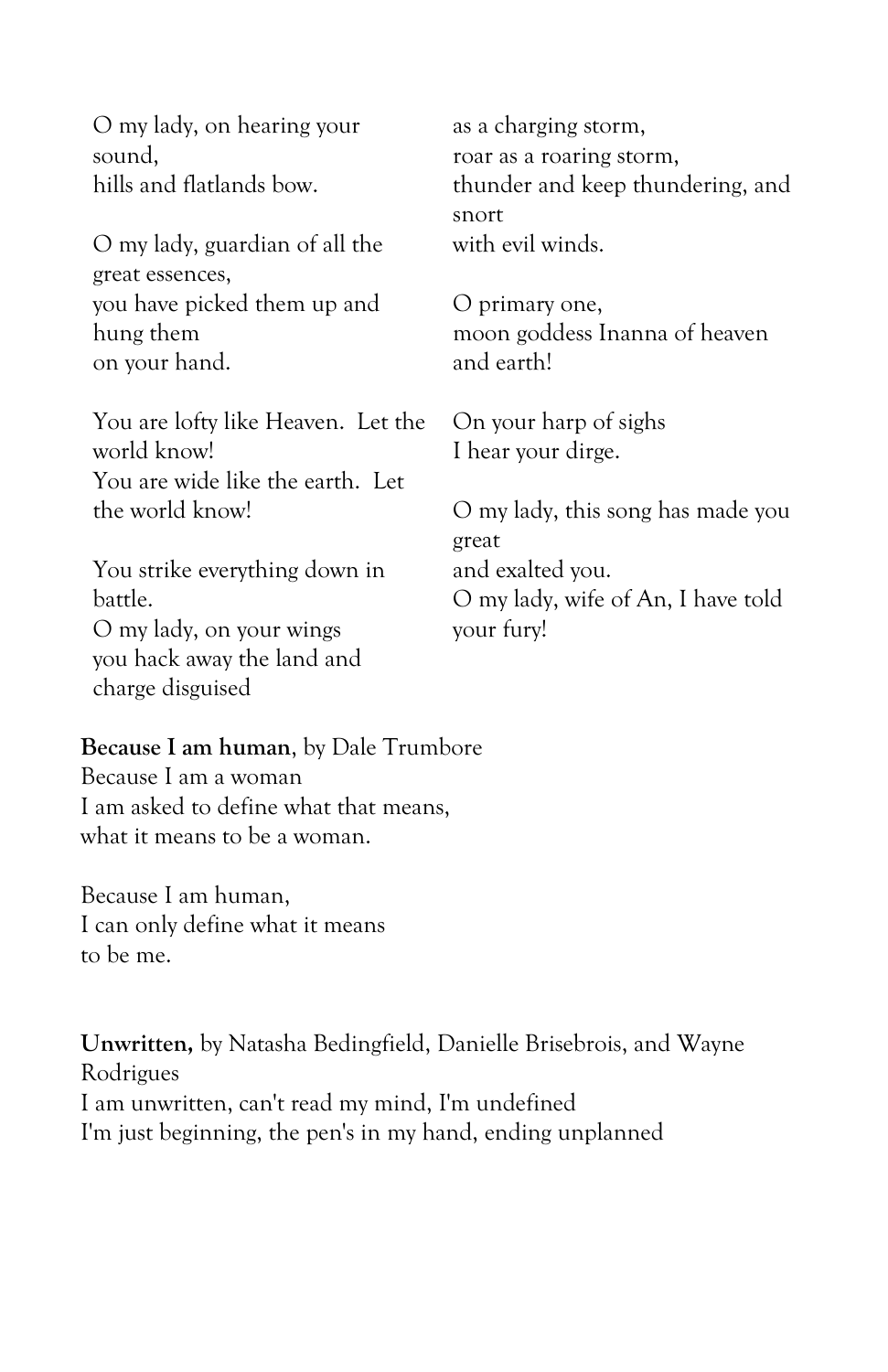Chorus: Staring at the blank page before you Open up the dirty window Let the sun illuminate the words that you could not find

Reaching for something in the distance So close you can almost taste it Release your inhibitions Feel the rain on your skin No one else can feel it for you Only you can let it in No one else, no one else Can speak the words on your lips Drench yourself in words unspoken Live your life with arms wide open Today is where your book begins The rest is still unwritten

I break tradition, sometimes my tries, are outside the lines We've been conditioned to not make mistakes, but I can't live that way

Chorus

**Ta Na Solbici (And So We Dance in Resia),** by Samo Vovk and B. Grahor (translation to Resian language: L. Lence, S. Paletti, M. Sekli)

Composer's notes: The story, in general, is about a wedding in a very special place, Resia (home to an indigenous South Slav people who speak a dialect of the Slovene language, known as Resian, and are officially considered part of the Slovene minority in Italy, on the Slovenian/Italian border), where inhabitants have a very strong tradition, language and connection with nature. They also have unique musical elements (guttural singing, hitting the floor with the feet, lyrics about nature, people and customs). The lyrics describe a wedding in the village of Stolvizza (Solbica), where wedding guests dance so hard that they drown out the sound of church bells and the river Bila. The dancing became so loud that it echoed from the mountain Kanin (Höra Ćaninawa). The lyrics are written in an enhanced and exaggerated way that is typical of Slovenian folk music. Lyrics are written in the unique Resian language. The composition also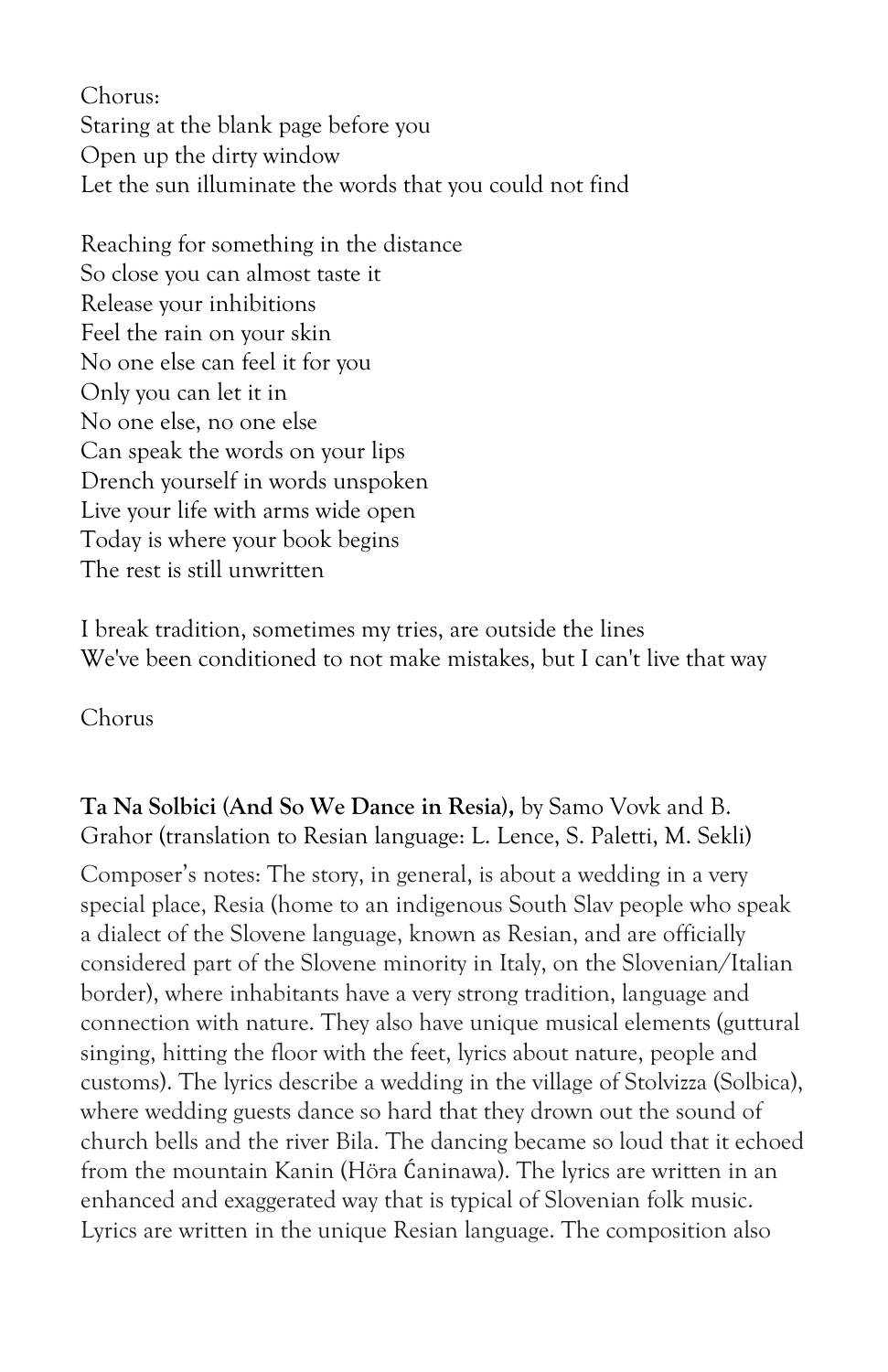represents the "wedding" of traditional and modern musical elements (more complex rhythm, chords, added claps, etc.).

| Ta-na Solbici se poračalo<br>Ja lo li li le lo le le lo li lo | There was a wedding in village Solbica/Stolvizza<br>[typical Resian folk refrains built from these<br>syllables  |
|---------------------------------------------------------------|------------------------------------------------------------------------------------------------------------------|
| so nöge na glas tärmale                                       | feet (nöge) were hitting floor so loudly                                                                         |
| da so Bilo rizglasnile                                        | that drown out the church bell                                                                                   |
| Jo lo la li le la – la la li le lo                            | [typical Resian folk refrains built from these                                                                   |
| li le lo, li le lo, jo la la li le                            | syllables]                                                                                                       |
| od Canïna tintinalo, od                                       | it was echoing off the mountain Kanin                                                                            |
| Ćanïna                                                        | or Canin, [it is a mountain above Solbica village]                                                               |
| Ta-na Solbici se poračalo<br>Ja lo li li le lo le le lo li lo | There was a wedding in village Solbica/Stolvizza<br>[typical Resian folk refrains built from these<br>syllables] |
| so nöge na glas tärmale                                       | feet (nöge) were hitting floor so loudly                                                                         |
| da so zwun rizglasnile                                        | that drown out the church bell                                                                                   |
| Jo lo la li le la - la la li le lo                            | [typical Resian folk refrains built from these                                                                   |
| li le lo, li le lo, jo la la li le                            | syllables]                                                                                                       |
| od Canina tintinalo, od                                       | it was echoing off the mountain Kanin                                                                            |
| Ćanïna                                                        | or Canin, [it is a mountain above Solbica village]                                                               |
| Le la - höra, visoka höra ta<br>Caninawa                      | mountain (höra), high mountain of Kanin                                                                          |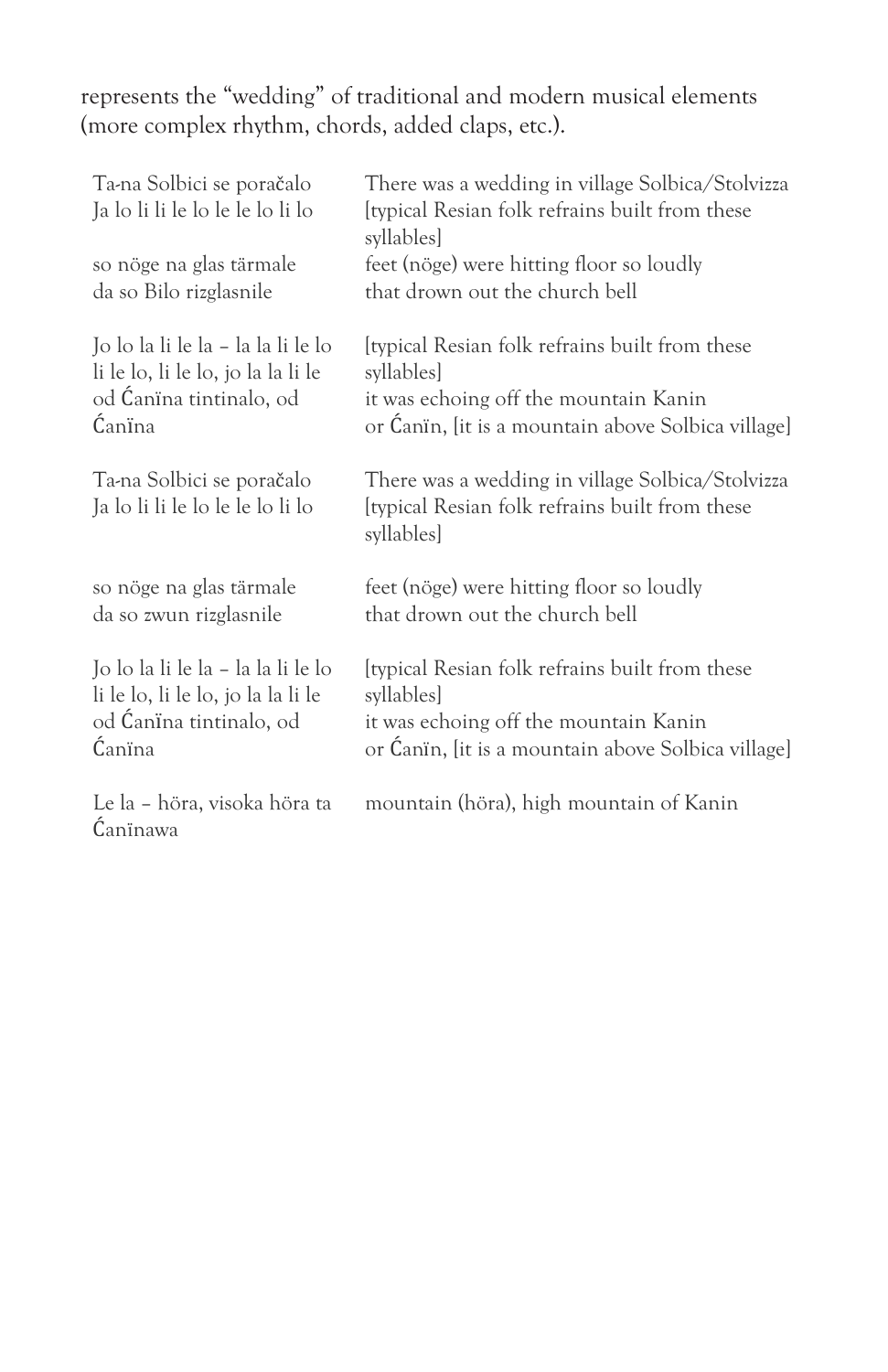## Viking Chorale

Stephen Sieck, director Sarah E. Wheeler, accompanist

#### **Soprano**

Alyssa Cox Scotia Dettweiler Hannah Foote Mary Fried Rachel Geiger Lily Greenfield Sasha Higgins Mara Kissinger Fariba Lale Angel Li Lizzy Lynch Rebecca Minkus Gianna Santino Maria Santos Claire Ricketts Isabel Vazquez-Thorpe Mia Wu

#### **Alto**

Isabella Andries Clover Austin-Muehleck Carly Beyer Taylor Blackson Ellie Ensing Kellyn Gagner Emma Gilshannon Georgia Greenberg Michele Haeberlin

## **Alto, cont.** Christina Hanson Sadie Hennen Ryn Hintz

Kate Martenis Gretchen Niederriter Callie Ochs Delaney Olsen Lorna Stephens Julia Tibbetts Maxine Voss Rebecca Yeazel

#### **Tenor**

Chloe Braynen Jacob Deck Jeremiah Jensen Jason Lau Jesus Maldonado Leopold Mayer Alex Medina Ethan Mellema Kiet Nguyen Aaron Pelavin Nysio Poulakos Joseph Wetzel

#### **Bass**

Luke Auchter Nathan Brase Drece Cabrera Matthew Demers Joe Dennis Jesse Grace Robert Graziano Jorgan Jammal Tyler Jaques Jelani Jones Reever Julian Baron Lam Kevin Lu Joseph Magyar Dan Meyer Emilio Moreno Alex Olswang Andrew Stelzer Noah Vazquez Alex Wetzel Cameron Wilkins Matthew Wronski Hansen Wu Isaac Wippich Jim Yang

## **Viking Board**

President: Rachel Geiger Vice-President/Attendance: Dan Meyer Publicity Chair: Emma Gilshannon EOCs: Joseph Wetzel and Kate Martenis Social: Rebecca Minkus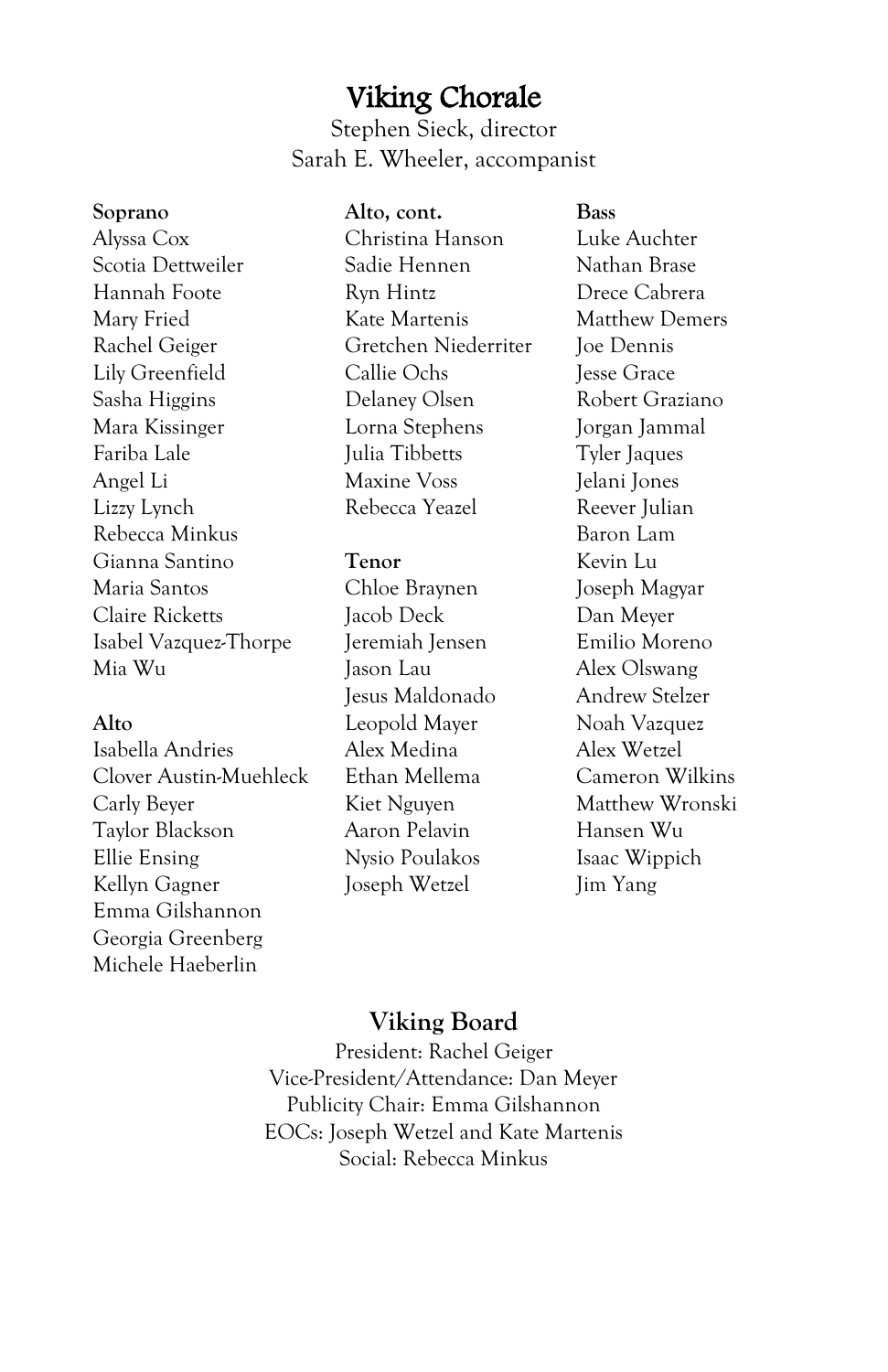## Cantala

Phillip A. Swan, conductor Gabrielle Claus, accompanist

## **Soprano I**

Meghan Burroughs Laura Christenson Grace Drummond Amanda Karnatz Anna Mosoriak Rehanna Rexroat Sarah Scofield Sam Stone

## **Soprano II**

Emily Austin Maren Dahl Marieke de Koker Samantha Gibson Emma Milton Katie Mueller Charlotte Noble Emily Richter

## **Alto I**

Izzy Beltz Jenna Bliss Grace Foster Emma Jones Frances Lewelling Bea McManus Anna Nowland Anna Patch Mary Grace Wagner

## **Alto II**

Amy Courter Annie Dillon Susie Francy Caroline Granner Allie Horton Erin McCammond-Watts Aria Minasian Eva Tourangeau Lauren Turner

## **Cantala Board**

President: Charlotte Noble Master of Attendance: Susie Francy EOC: Allie Horton Publicity: Bea McManus and Meghan Burroughs Photographer: Sam Stone Social Activities: Anna Mosoriak Freshmen Representatives: Emma Milton and Sarah Scofield Setup Crew: Anna Mosoriak and Aria Minasian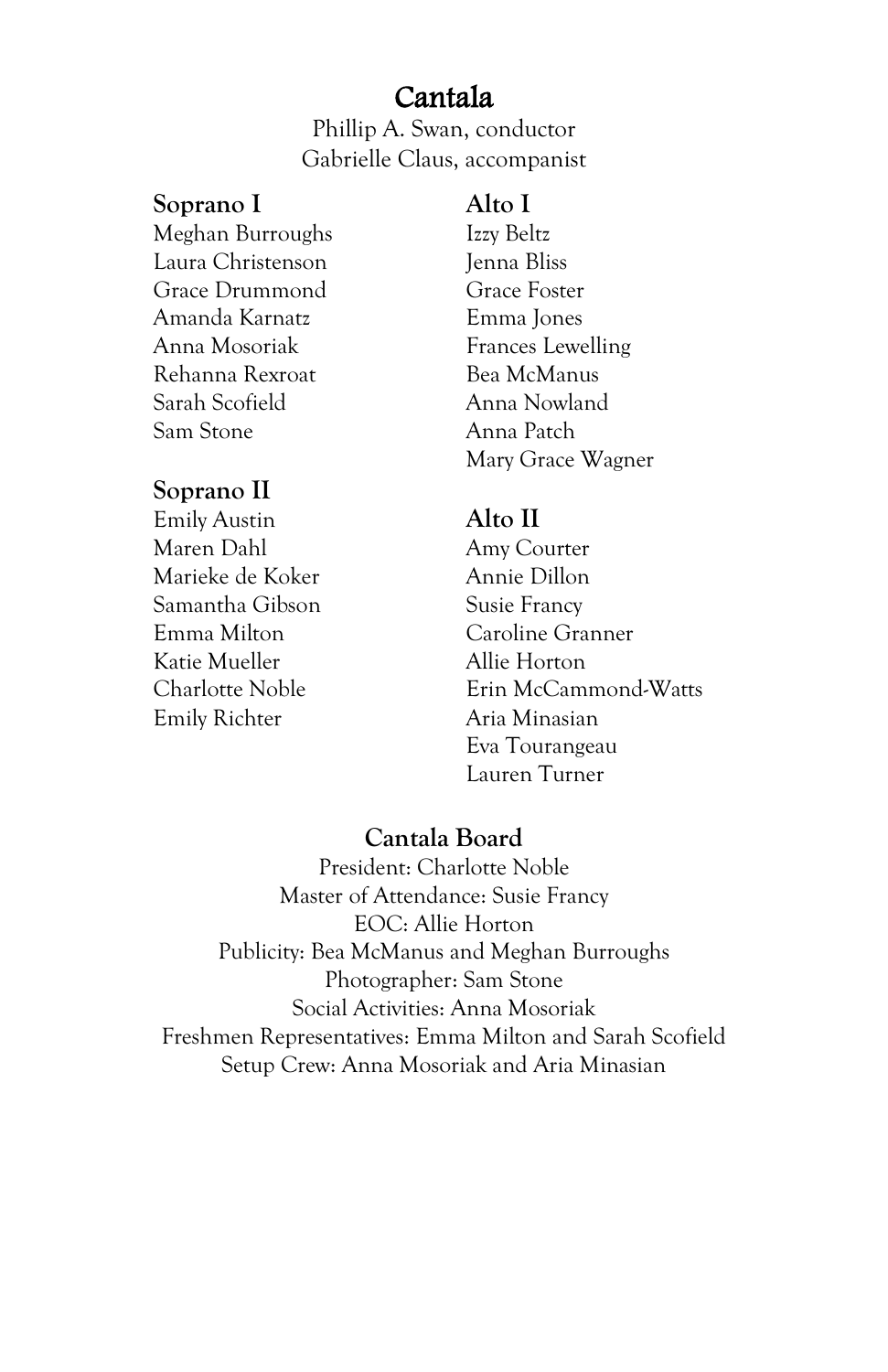## Concert Choir

Stephen Sieck, director Nicholas Suminski, accompanist

## **Soprano I**

Clio Briggs Arielle Kaye Martha Hellermann Annie Mercado Bianca Pratte

## **Soprano II**

Sally Alvarado Anne-Marie Carden Kin Le Nicolette Puskar\* Maggie Smith Emma Webster

## **Alto I**

Cecilia Kakehashi Madeleine Moran Michaela Rabideau Pari Singh

## **Alto II**

Keira Jett\* Rosa Lemos Maralee Mindock Kelci Page Lauren Smrz

## **Tenor I**

Andrew Green Luke Honeck\* Christian Messier Victor Montanez-Cruz Kyle Schleife Logan Willis

## **Tenor II** Tommy Dubnicka Kees Gray Alex Iglinski Jack Murphy Quinn Ross

## **Bass I**

Yonah Barany Nick Fahrenkrug David Fisher Benjamin Klein Max Muter Erik Nordstrom Alex Quackenbush

## **Bass II**

Stephen Deeter Alex Hadlich Ben Johnson John Perkins\*

\*section leader

## **Concert Choir Officers**

President: Sally Alvarado Vice-President/Attendance: Annie Mercado EOC: David Fisher Public Relations: Anne-Marie Carden Social Activities: Alex Hadlich and Emma Webster

**Riser Set-Up Crew** Allie Horton, Anna Mosoriak, and Cam Wilkins

> **Choral Librarians** David Fisher and Nicolette Puskar